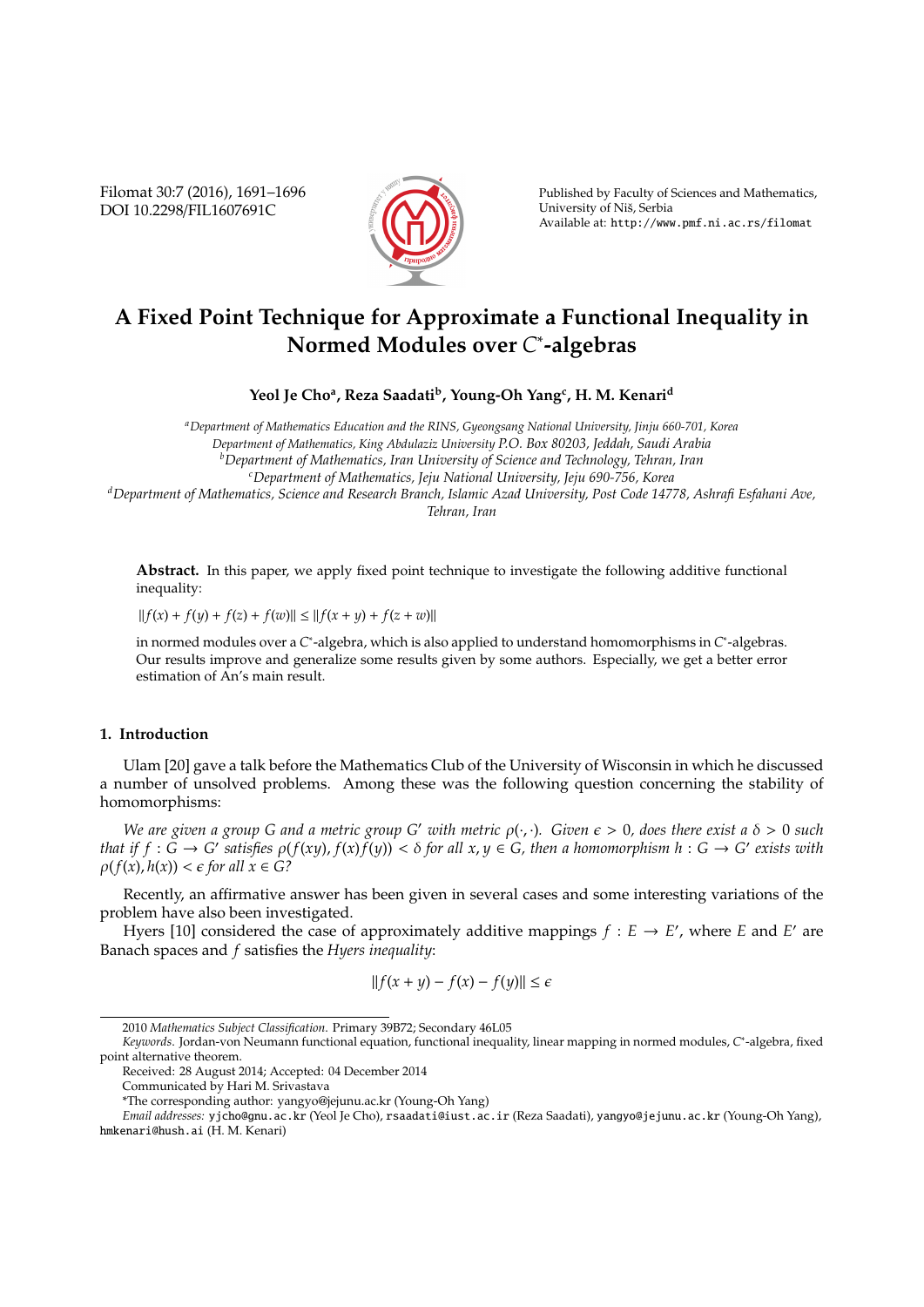for all  $x, y \in E$ . It was shown that the limit

$$
L(x) = \lim_{n \to \infty} 2^{-n} f(2^n x)
$$

exists for all  $x \in E$  and  $L : E \to E'$  is the unique additive mapping satisfying the following:

$$
||f(x) - L(x)|| \le \epsilon.
$$

No the continuity conditions are required for this result, but, if  $f(tx)$  is continuous in the real variable *t* for each fixed *x*, then *L* is linear and, if *f* is continuous at a single point of *E*, then *L* :  $E \rightarrow E'$  is also continuous.

In 1982 and 1994, a generalization of this result was proved by Rassias [17]. Also, he introduced the following weaker condition (or weaker inequality or Cauchy inequality):

$$
||f(x + y) - f(x) - f(y)|| \le \theta ||x||^p ||y||^q
$$

for all *x*, *y* in *E*, which was controlled by (or involving) a product of different powers of norms, where  $\theta \ge 0$ and real *p*,  $q : r = p + q \neq 1$ , and retained the condition of the continuity of  $f(tx)$  in *t* for fixed *x*. Besides, he investigated that it is possible to replace  $\epsilon$  in the above Hyers inequality by a non-negative real-valued function such that the pertinent series converges and other conditions hold and still obtain the stability results. In all the cases investigated in these results, the approach to the existence question was to prove asymptotic type formulas of the form:  $L(x) = \lim_{n \to \infty} 2^{-n} f(2^n x)$ 

or

$$
L(x) = \lim_{n \to \infty} 2^n f(2^{-n}x).
$$

**Theorem 1.1.** ([17]) *Let X be a real normed linear space and Y be a real Banach space. Assume, in addition, that*  $f: X \to Y$  *is an approximately additive mapping for which there exist constants*  $\theta \ge 0$  *and p,q*  $\in \mathbb{R}$  *such that*  $r = p + q \neq 1$  *and f satisfies the Cauchy-Rassias inequality:* 

$$
||f(x + y) - f(x) - f(y)|| \le \theta ||x||^p ||y||^q
$$

*for all x*,  $y \in X$ . Then there exists a unique additive mapping  $L : X \to Y$  satisfying the following:

$$
||f(x) - L(x)|| \le \frac{\theta}{|2^r - 2|} ||x||^r
$$

*for all*  $x \in X$ . If, in addition,  $f : X \to Y$  is a mapping such that the transformation  $t \to f(tx)$  is continuous in  $t \in \mathbb{R}$ *for each fixed*  $x \in X$ , *then* L *is an* **R**-linear mapping.

Gilányi [8] showed that, if  $f$  satisfies the functional inequality:

$$
||2f(x) + 2f(y) - f(x - y)|| \le ||f(x + y)||,
$$
\n(1)

then *f* satisfies the Jordan-von Neumann functional equation:

$$
2f(x) + 2f(y) = f(x + y) + f(x - y)
$$

(see also [18]). Fechner [7] and Gilanyi [9] proved the generalized Hyers-Ulam stability of the functional ´ inequality (1). Park et al. [16] investigated the functional inequality:

$$
||f(x) + f(y) + f(z)|| \le ||f(x + y + z)|| \tag{2}
$$

in Banach spaces and proved the generalized Hyers-Ulam stability of the functional inequality (2) in Banach spaces.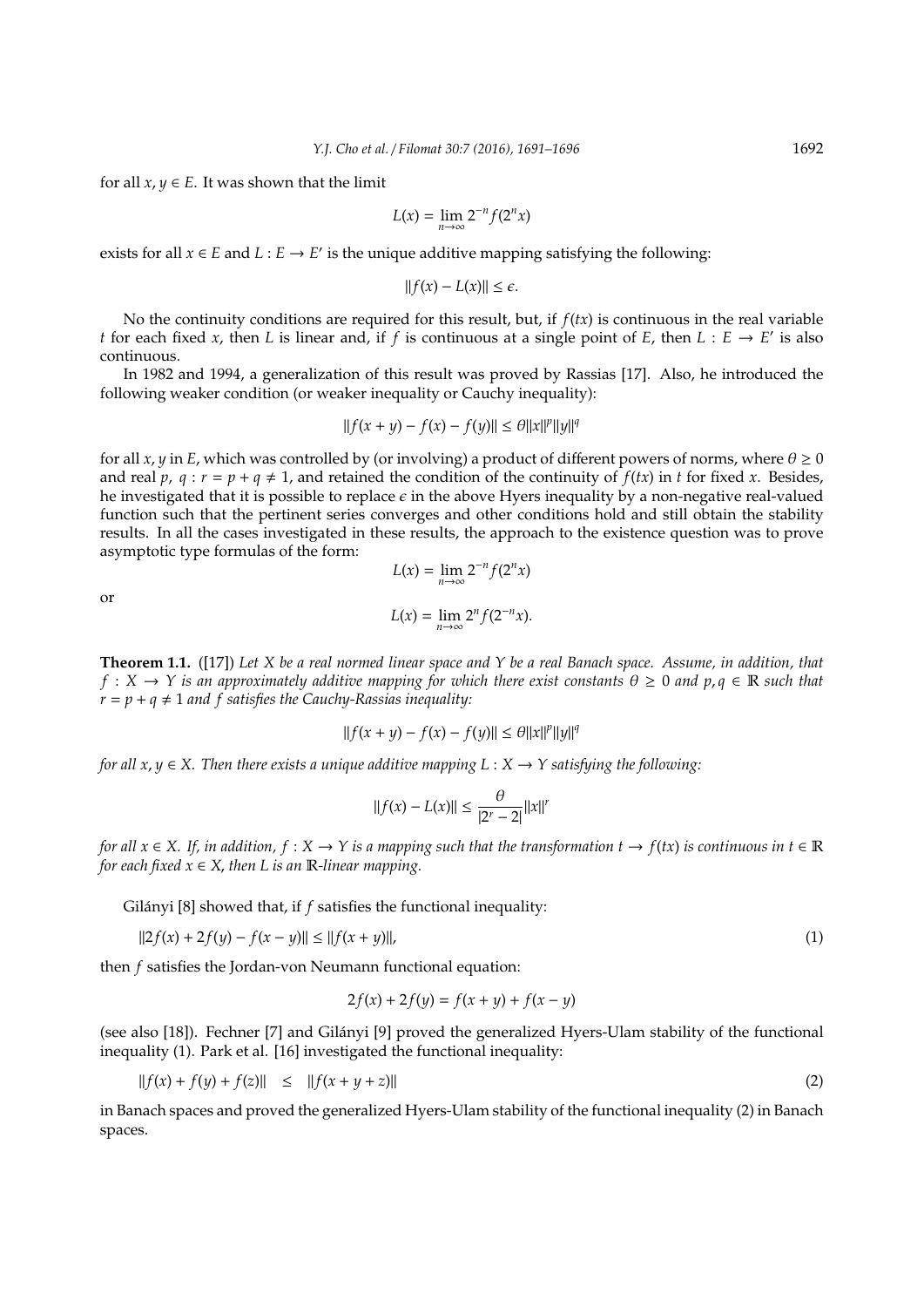Throughout this paper, let *A* be a unital *C*<sup>∗</sup>-algebra with the unitary group *U*(*A*) and the unit *e* and *B* be a *C*<sup>\*</sup>-algebra. Assume that *X* is a normed *A*-module with the norm  $\|\cdot\|_X$  and *Y* is a normed *A*-module with the norm  $\|\cdot\|_Y$ .

In this paper, we investigate an *A*-linear mapping associated with the functional inequality:

$$
||f(x) + f(y) + f(z) + f(w)|| \le ||f(x + y) + f(z + w)||. \tag{3}
$$

This is also applied to understand homomorphisms in *C*<sup>\*</sup>-algebras.

Following Luxemburg [12], the concept of a *generalized complete metric space* may be introduced as in this quotation:

Let *X* be a nonempty set. A function  $d : X \times X \to [0, \infty]$  is called a *generalized metric* on *X* if, for any  $x, y, z \in X$ 

(1)  $d(x, y) = 0$  if and only if  $x = y$ ,

 $d(x, y) = d(y, x)$ , (3)  $d(x, z) \leq d(x, y) + d(y, z)$ .

This concept differs from the usual concept of a complete metric space by the fact that not every two points in *X* have necessarily a finite distance. One might call such a space a *generalized complete metric space*.

Next, Diaz and Margolis [3] proved a *theorem of the alternative* for any contraction mapping on a generalized complete metric space *X*. For similar and new results, see [4, 5, 13, 15, 19, 21]. The conclusion of the theorem, speaking in general terms, asserts that either all consecutive pairs of the sequence of successive approximations (starting from an element  $x_0 \in X$ ) are infinitely far apart or the sequence of successive approximations with initial element  $x_0$  converges to a fixed point of *T* (what particular fixed point depends, in general, on the initial element  $x_0$ ).

**Theorem 1.2.** ([2, 3]) Let  $(X,d)$  be a complete generalized metric space and  $J : X \rightarrow X$  be a strictly contractive *mapping with a Lipschitz constant L* < 1*. Then, for each x* ∈ *X, either*

$$
d(J^nx,J^{n+1}x)=\infty
$$

*for each*  $n \geq 0$  *or there exists a positive integer*  $n_0$  *such that* 

 $(1) d(J<sup>n</sup>x, J<sup>n+1</sup>x) < \infty$  for each  $n \ge n_0$ , (2) *the sequence* (*J <sup>n</sup>x*) *converges to a fixed point y*<sup>∗</sup> *of J,* (3) *y*<sup>\*</sup> *is the unique fixed point of J in the set*  $Y = \{y \in X : d(J^{n_0}x, y) < \infty\}$ *,*  $(4)$   $d(y, y^*)$  ≤  $\frac{1}{1-L}d(y, Jy)$ *b* for all  $y \in Y$ .

# **2. Functional Inequalities in Normed Modules over** *C* ∗ **-Algebras**

**Theorem 2.1.** ([1]) Let  $f : X \rightarrow Y$  be a mapping such that

$$
||u f(x) + f(y) + f(z) + f(w)||_Y \le ||f(ux + y) + f(z + w)||_Y
$$
\n(4)

*for all x, y, z, w*  $\in$  *X and all u*  $\in$  *U(A). Then the mapping*  $f : X \rightarrow Y$  *is A-linear.* 

**Corollary 2.2.** Let  $f : A \rightarrow B$  be a multiplicative mapping such that

$$
\|\mu f(x) + f(y) + f(z) + f(w)\| \le \|f(\mu x + y) + f(z + w)\|
$$
\n(5)

*for all x, y, z, w*  $\in$  *A and*  $\mu \in \mathbb{T} := \{ \lambda \in \mathbb{C} : |\lambda| = 1 \}$ . Then the mapping  $f : A \to B$  is a C<sup>\*</sup>-algebra homomorphism.

*Proof.* By Theorem 2.1, the multiplicative mapping  $f : A \rightarrow B$  is C-linear since C<sup>\*</sup>-algebras are normed modules over C. Therefore, the multiplicative mapping  $f : A \rightarrow B$  is a C<sup>\*</sup>-algebra homomorphism.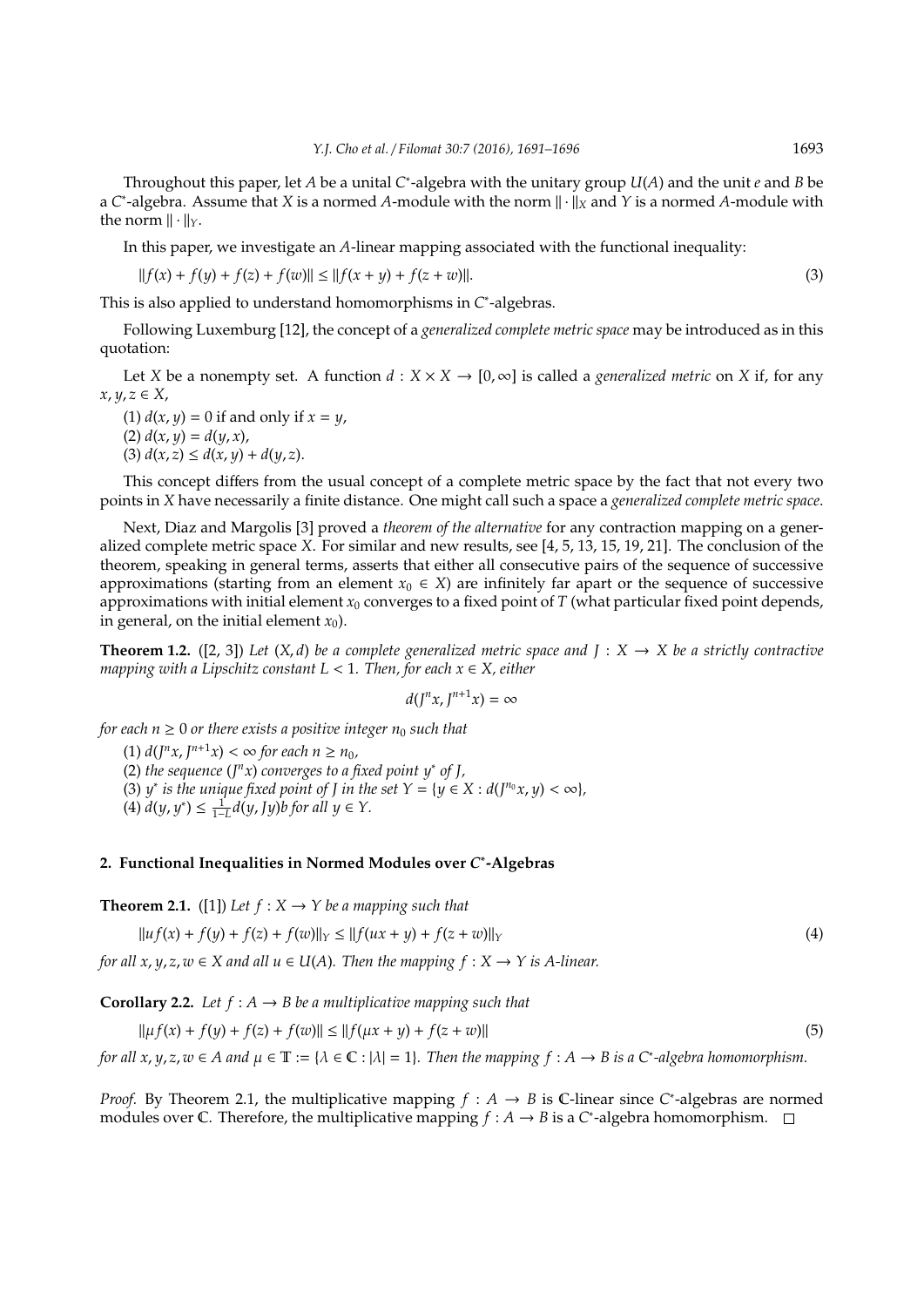#### **3. Generalizations of Cauchy-Rassias Inequalities**

**Theorem 3.1.** *Let X be a real normed linear space and Y be a real Banach space. Assume, in addition, that*  $f: X \to Y$ *is an approximately additive odd mapping satisfies the general Cauchy-Rassias inequality:*

$$
||f(x) + f(y) + f(z) + f(w)|| \le ||f(x + y + z + w)|| + \varphi(x, y, z, w)
$$
\n(6)

*for all x, y,* z,  $w \in X$ , where  $\varphi: X^4 \to [0,\infty)$  is a given function. If there exists  $0 < L < 1$  such that

$$
\varphi(x, y, z, w) \le \frac{1}{3} L \varphi(3x, 3y, 3z, 3w) \tag{7}
$$

*for all x*,  $y$ ,  $z$ ,  $w \in X$ . Then there exists a unique additive mapping  $A : X \to Y$  satisfying the following:

$$
||f(x) - A(x)|| \le \frac{L}{3 - 3L} \varphi(x, x, x, -3x)
$$
\n(8)

*for all*  $x \in X$ . If, in addition,  $f : X \to Y$  is a mapping such that the transformation  $t \to f(tx)$  is continuous in  $t \in \mathbb{R}$ *for each fixed*  $x \in X$ , *then A is an* **R**-linear mapping.

*Proof.* Since *f* is odd,  $f(0) = 0$  and  $f(-x) = -f(x)$  for all  $x \in X$ . Consider the set  $S := \{g : X \to Y\}$  and introduce the generalized metric on *S*:

$$
d(g,h) = \inf\{C \in \mathbb{R}_+ : ||g(x) - h(x)|| \le C\varphi(x,x,x,-3x), \ \forall x \in X\}.
$$

Now, we show that  $(S, d)$  is complete. Let  $\{h_n\}$  be a Cauchy sequence in  $(S, d)$ . Then, for any  $\varepsilon > 0$ , there exists an integer  $N_{\varepsilon} > 0$  such that  $d(h_m, h_n) < \varepsilon$  for all  $m, n \ge N_{\varepsilon}$ . Then there exists  $C \in (0, \varepsilon)$  such that

$$
||h_m(x) - h_n(x)|| \le C\varphi(x, x, x, -3x) \le \varepsilon \varphi(x, x, x, -3x)
$$
\n(9)

for all  $m, n \ge N_{\varepsilon}$  and  $x \in X$ . Since *Y* is complete,  $\{h_n(x)\}$  converges for all  $x \in X$ . Thus a mapping  $h: X \to Y$ can be defined by

$$
h(x) := \lim_{n \to \infty} h_n(x) \tag{10}
$$

for all  $x \in X$ . Letting  $n \to \infty$  in (9), we have

$$
m \ge N_{\varepsilon} \implies ||h_m(x) - h_n(x)|| \le \varepsilon \varphi(x, x, x, -3x)
$$
  
\n
$$
\implies \varepsilon \in \{C \in \mathbb{R}_+ : ||g(x) - h(x)|| \le C\varphi(x, x, x, -3x), \ \forall x \in X\}
$$
  
\n
$$
\implies d(h_m, h) \le \varepsilon
$$

for all  $x \in X$ . This means that the Cauchy sequence  $\{h_n\}$  converges to *h* in  $(S, d)$ . Hence  $(S, d)$  is complete. Now, we consider the linear mapping  $\Lambda : S \to S$  such that

$$
\Lambda g(x) := 3g\left(\frac{x}{3}\right) \tag{11}
$$

for all  $x \in X$ . We show that  $\Lambda$  is a strictly contractive mapping on *S*. For any  $g, h \in S$ , let  $C_{g,h} \ge 0$  be an arbitrary constant with  $d(g, h) \le C_{g,h}$ . Then we have

$$
d(g, h) \le C_{g,h} \implies ||g(x) - h(x)|| \le C_{g,h}\varphi(x, x, x, -3x)
$$
  

$$
\implies ||3g\left(\frac{x}{3}\right) - 3h\left(\frac{x}{3}\right)|| \le 3C_{g,h}\varphi\left(\frac{x}{3}, \frac{x}{3}, \frac{x}{3}, -x\right)
$$
  

$$
\implies ||3g\left(\frac{x}{3}\right) - 3h\left(\frac{x}{3}\right)|| \le LC_{g,h}\varphi(x, x, x, -3x)
$$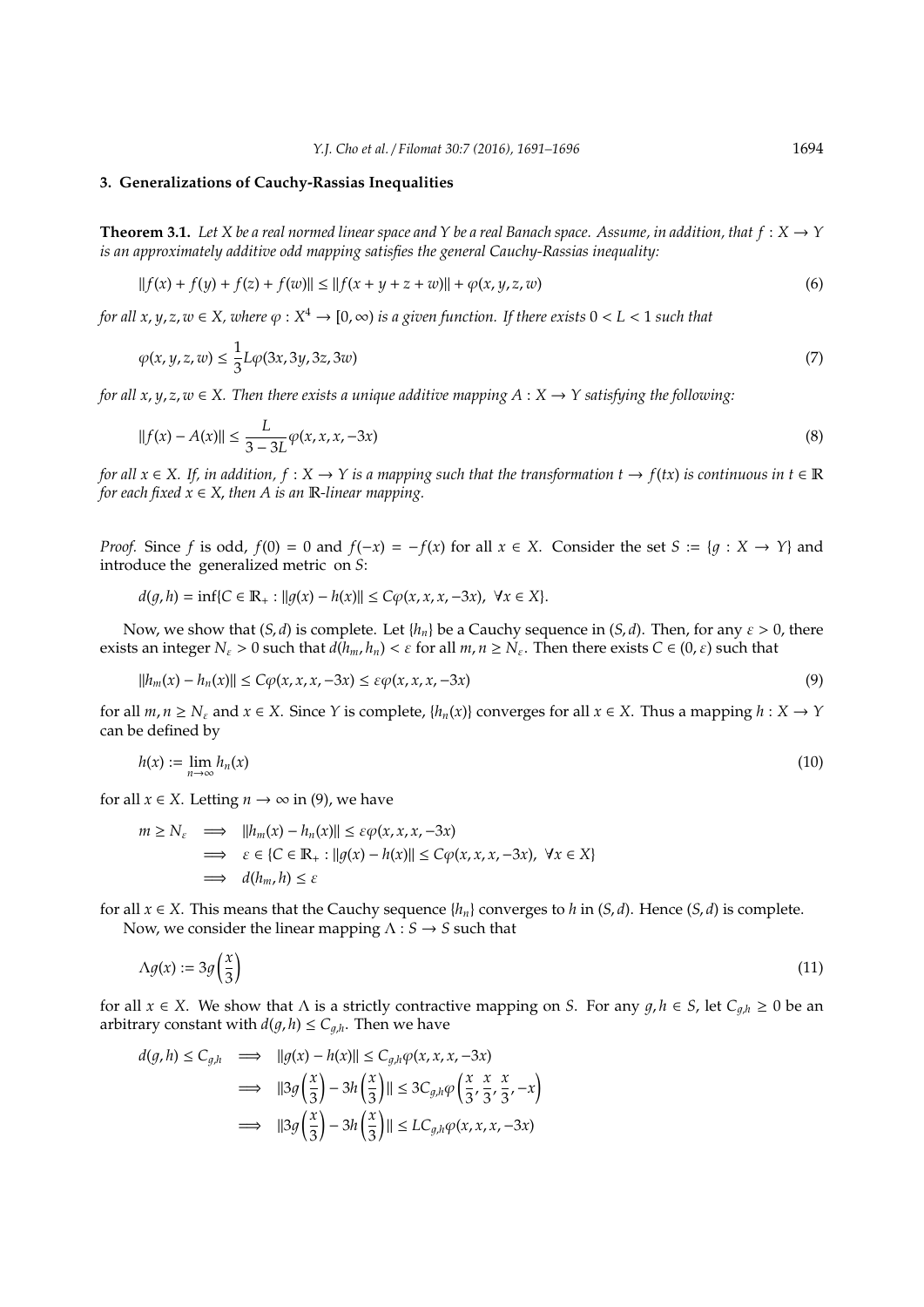for all  $x \in X$ . This means  $d(\Lambda g, \Lambda h) \le LC_{g,h}$ . Hence we see that  $d(\Lambda g, \Lambda h) \le Ld(g,h)$  for any  $g,h \in S$ . Therefore, Λ is a strictly contractive mapping on *S* with the Lipschitz constant 0 < *L* < 1. Letting *y* = *z* = *x* and  $w = -3x$  in (6), we get

$$
||3f(x) - f(3x)|| \le \varphi(x, x, x, -3x) \tag{12}
$$

for all  $x \in X$  and so

$$
\left\| f(x) - 3f\left(\frac{x}{3}\right) \right\| \le \varphi\left(\frac{x}{3}, \frac{x}{3}, \frac{x}{3}, -x\right) \le \frac{1}{3}L\varphi(x, x, x, -3x)
$$

for all  $x \in X$ . Thus we have

$$
d(f,\Lambda f) \leq \frac{L}{3}.
$$

Therefore, it follows of Theorem 1.2 that the sequence {Λ*<sup>n</sup> f*} converges to an unique fixed point *A* of Λ, i.e.,

$$
A(x) = (\Lambda f)(x) = := \lim_{k \to \infty} 3^k f\left(\frac{x}{3^k}\right)
$$

and  $A(3x) = 3A(x)$  for all  $x \in X$ . Also, we have

$$
d(A, f) \le \frac{1}{1 - L} d(\Lambda f, f) \le \frac{L}{3 - 3L'}
$$

this means that (8) holds.

Next, assume that  $f : X \to Y$  is a mapping such that the transformation  $t \to f(tx)$  is continuous in  $t \in \mathbb{R}$ for each fixed  $x \in X$ . By the same reasoning as in the proof of Theorem 2.1, one can prove that *A* is an R-linear mapping. This completes the proof.  $\square$ 

In the next corollary, we get a better error estimation of main result of [1].

**Corollary 3.2.** Let X be a real normed linear space and Y be a real Banach space. Assume, in addition, that  $f: X \to Y$ *is an approximately additive odd mapping for which there exist constants*  $\theta \ge 0$  *and*  $p \in \mathbb{R}$  *such that*  $4p \ne 1$  *and*  $f$ *satisfies the general Cauchy-Rassias inequality:*

$$
||f(x) + f(y) + f(z) + f(w)|| \le ||f(x + y + z + w)|| + \theta ||x||^p ||y||^p ||z||^p ||w||^p \tag{13}
$$

*for all x, y, z, w*  $\in$  *X. Then there exists a unique additive mapping A* : *X*  $\rightarrow$  *Y satisfying the following:* 

$$
||f(x) - L(x)|| \le \frac{3^{p-1}\theta}{|81^p - 3|} ||x||^{4p} \tag{14}
$$

*for all*  $x \in X$ . If, in addition,  $f : X \to Y$  is a mapping such that the transformation  $t \to f(tx)$  is continuous in  $t \in \mathbb{R}$ *for each fixed*  $x \in X$ , *then A is an* **R**-linear mapping.

*Proof.* In Theorem 3.1, take

$$
\varphi(x, y, z, w) := \theta ||x||^p ||y||^p ||z||^p ||w||^p
$$

for all *x*, *y*, *z*, *w* ∈ *X*. Then we can choose *L* = 81<sup>1−*p*</sup> and so we have desired result.  $□$ 

**Corollary 3.3.** Let X be a real normed linear space and Y be a real Banach space. Assume, in addition, that  $f: X \to Y$ *is an approximately additive odd mapping for which there exist constants*  $\theta \ge 0$  *and*  $p \in \mathbb{R}$  *such that*  $4p \ne 1$  *and* f *satisfies the general Cauchy-Rassias inequality:*

$$
||f(x) + f(y) + f(z) + f(w)||
$$
  
\n
$$
\leq ||f(x + y + z + w)|| + \theta(||x||^{p} + ||y||^{p} + ||z||^{p} + ||w||^{p})
$$
\n(15)